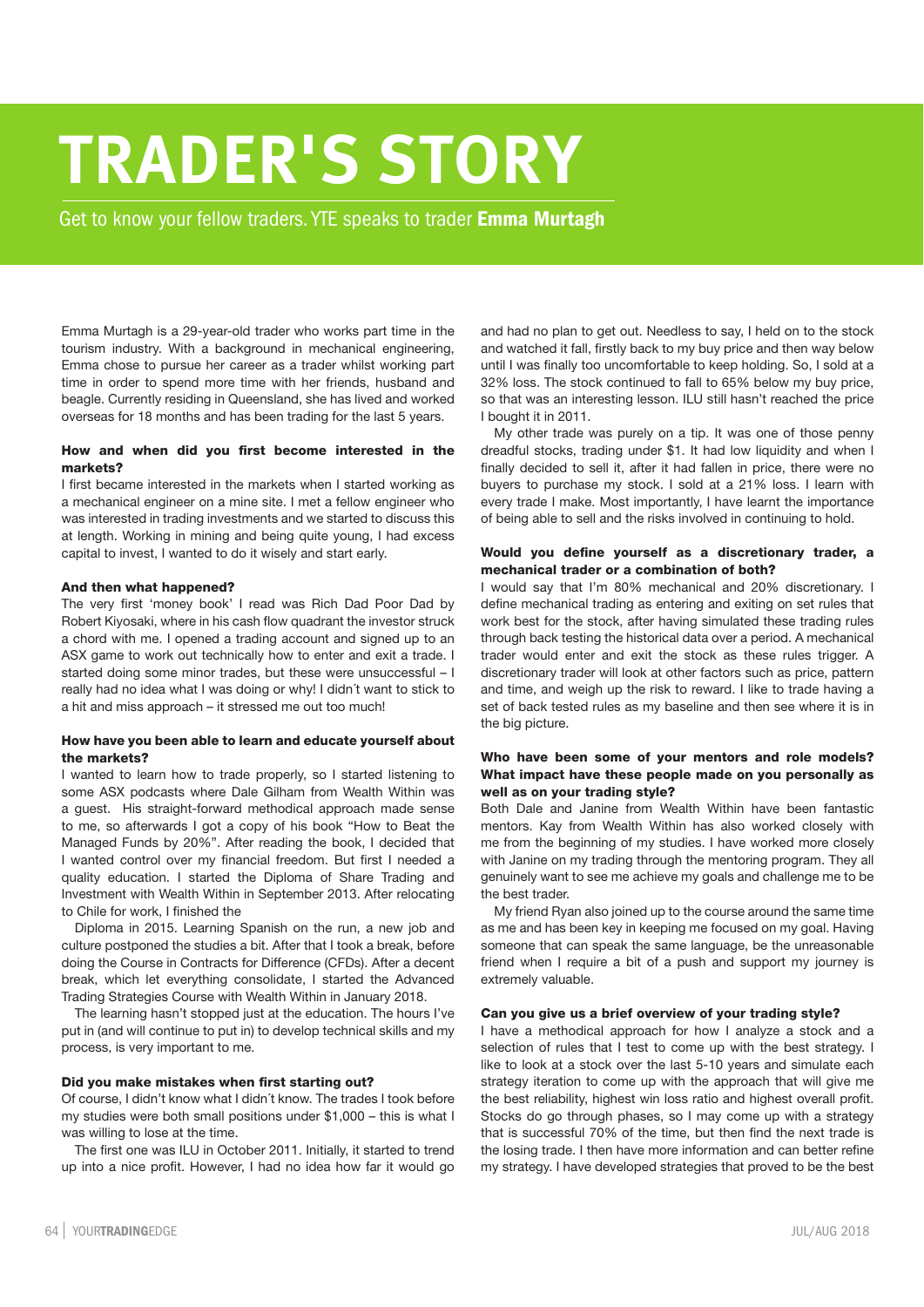approach. I have learnt that losses are a natural part of trading and I look at them as a business expense.

On most stocks, when preparing to trade, I combine this back tested strategy with where the stock is in terms of price, pattern and time. Taking in the overall position, I can see whether it's a higher risk trade now compared to previous trades. Sometimes, I decide not to take the entry because of what the overall analysis is telling me and I wait patiently for further confirmation on a higher timeframe.

My trading plan is a template where I fill out all of these details, including my full analysis and commentary on the stock, where I think it will meet resistance, where it will find support and my general thoughts and feelings at the time. All of these comments are worth their weight in gold when I review a stock again following my exit. How else do you remember what you were thinking at the time of buying?

Is there any one trade (win or loss) that had a profound effect on your development as a trader? If so, what did you learn from the trade?

I can't say that there was one trade in particular. About a year back, I wanted to review all of my positions to see if there were any patterns in my trading style that I could improve on. To do this, I needed my trading plans. I was certain I had them for every position. I searched my computer and could only find half. Not surprisingly, the trades where I couldn't find my trading plans were the poorest performing in the portfolio. Such a lost opportunity!

I have learnt to get back to basics and make life simple for myself. It's easier to refer to a printed page in a folder and it's also a mental commitment to follow the trading plan once I hit that print button.

**Can you tell us about your best and worst trades?** The best and worst trades are more than just the financial outcomes. Some of my best trades include those that generated small gains, say 5-10% because I followed my trading plan. Some of my worst trades are where I didn´t follow my trading plan and ended up with a loss. I am trained to use stop losses, so my losses are always cut short. My worst trades were those two I mentioned previously, nothing has come close since.

I bought AWE for \$0.57 and sold at \$0.87 two months later for a 53% gain. I bought CSL for \$117 about 2 years ago and it is has recently closed at \$189. I'm currently just waiting for it to trigger my sell rules.

Would you classify yourself as a short-term or a long-term trader? What advice would you offer to people getting started as traders on the relative merits or otherwise of each?

Currently, I´m more of a long-term trader, but generally that's up to the stock and my strategy. I don't open and close positions within a day, and my past trades have ranged from on month to two years. I will start



trading CFDs in the next year with a small portion of my total capital for cash flow.

My advice is - be honest with yourself and work out how much time you can dedicate to trading each week. You put most of your capital in your long-term portfolio as this will give you the highest return in dollars over time, so this is first priority. Once you can trade your long-term portfolio well, then look at trading short term. Break it down into stages and keep it simple.

# What markets do you trade and which markets do you prefer? Do you have a favourite, and why?

I currently trade the ASX stocks, with the foundation of my portfolio in Top 100. I also take positions out to the Top 200 to Top 300, but these are limited to a certain number of positions within the portfolio.

For me, there is plenty of opportunity within the Australian market without having to look elsewhere. Global markets are in different phases and therefore require additional analysis. I like to keep it simple and I don't need to worry about currency risk.

# What makes your trading style different from others? What sets you apart from other traders?

I am a very organized and process driven person. I like to refine and improve both my trading process and strategy for the stock as I go. My trading plans and their content have continually developed and improved.

I focus on what I can do today to move me closer to my goal. I like to do something towards trading every day, be that reading, learning something new, reviewing old skills, back testing, actually trading, developing my process, and working on my trading psychology.

#### Do you have a favourite trading rule?

I don't operate from a "go to" trading rule that can be applied to any stock, as doing hours of back testing has shown me that one rule that can work great on one stock and not so well